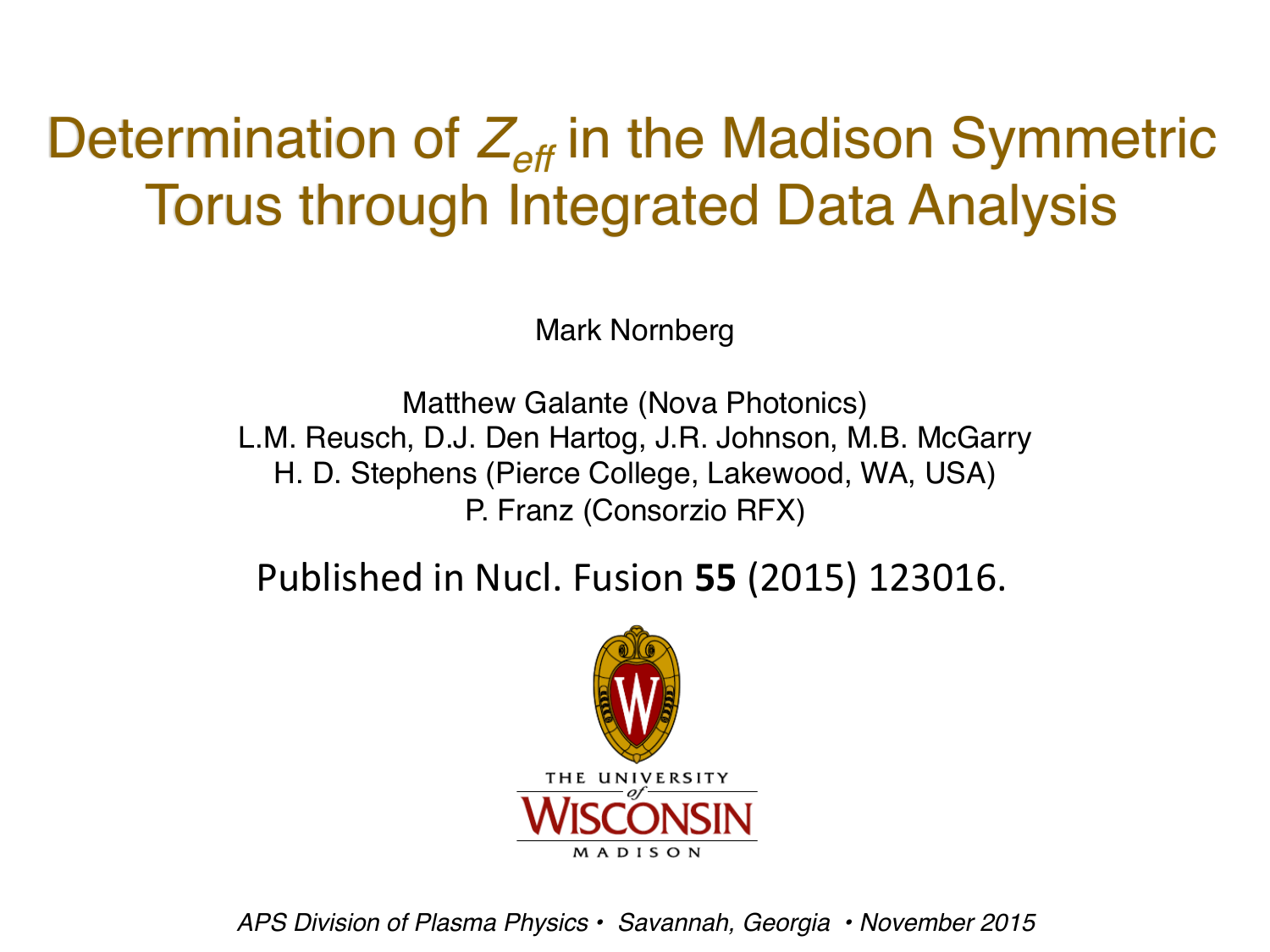# **Future fusion devices will require new data analysis methods**



- Limited diagnostic access will make data more difficult to obtain
	- Available data will be more valuable
- Need techniques to maximize information gained from data
	- Requires scientists trained in techniques
- Integrated data analysis presents method for maximizing knowledge gain
	- Applied at W7-AS, ASDEX, JET

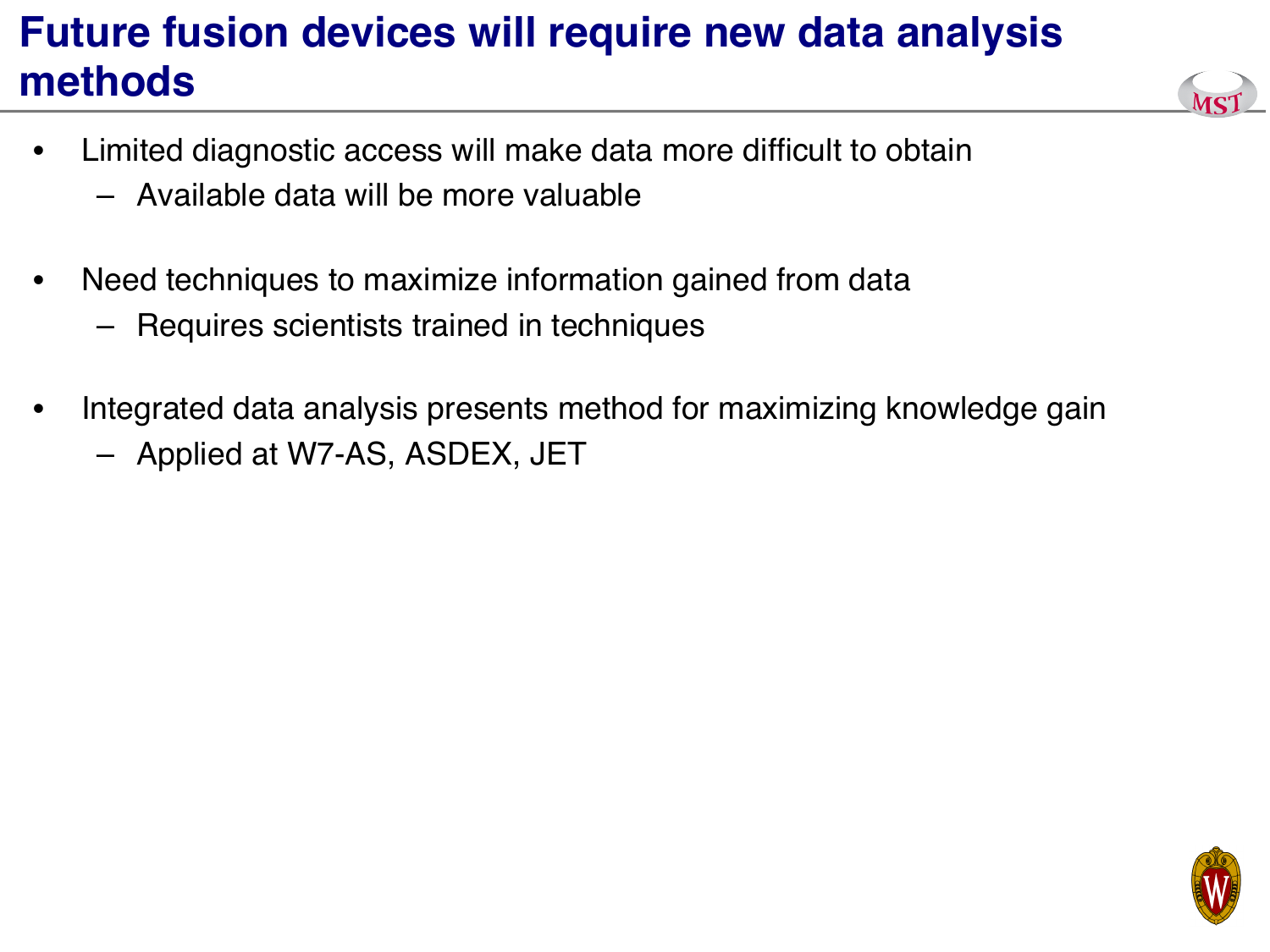# **One problem amenable to treatment through IDA is the**  determination of  $Z_{\text{eff}}$  in MST PPCD plasmas

- Visible and NIR bremsstrahlung measurements were deemed infeasible
	- Large edge neutral density
	- Signal contaminated by molecular emission and electron-neutral bremsstrahlung
- CHERS measurements of highly-stripped impurity densities available
	- Missing impurities? (underestimate  $Z_{\text{eff}}$ )
	- Prior estimates range between 2-6
- Soft X-ray (SXR) emission is a combination of both bremsstrahlung and impurity recombination
	- Prior estimates neglected recombination and produced unreasonably high  $Z_{\text{eff}}$
	- Which impurities contribute?
	- Need model for recombination edges
	- Missing impurities? (overestimate  $Z_{\text{eff}}$ )



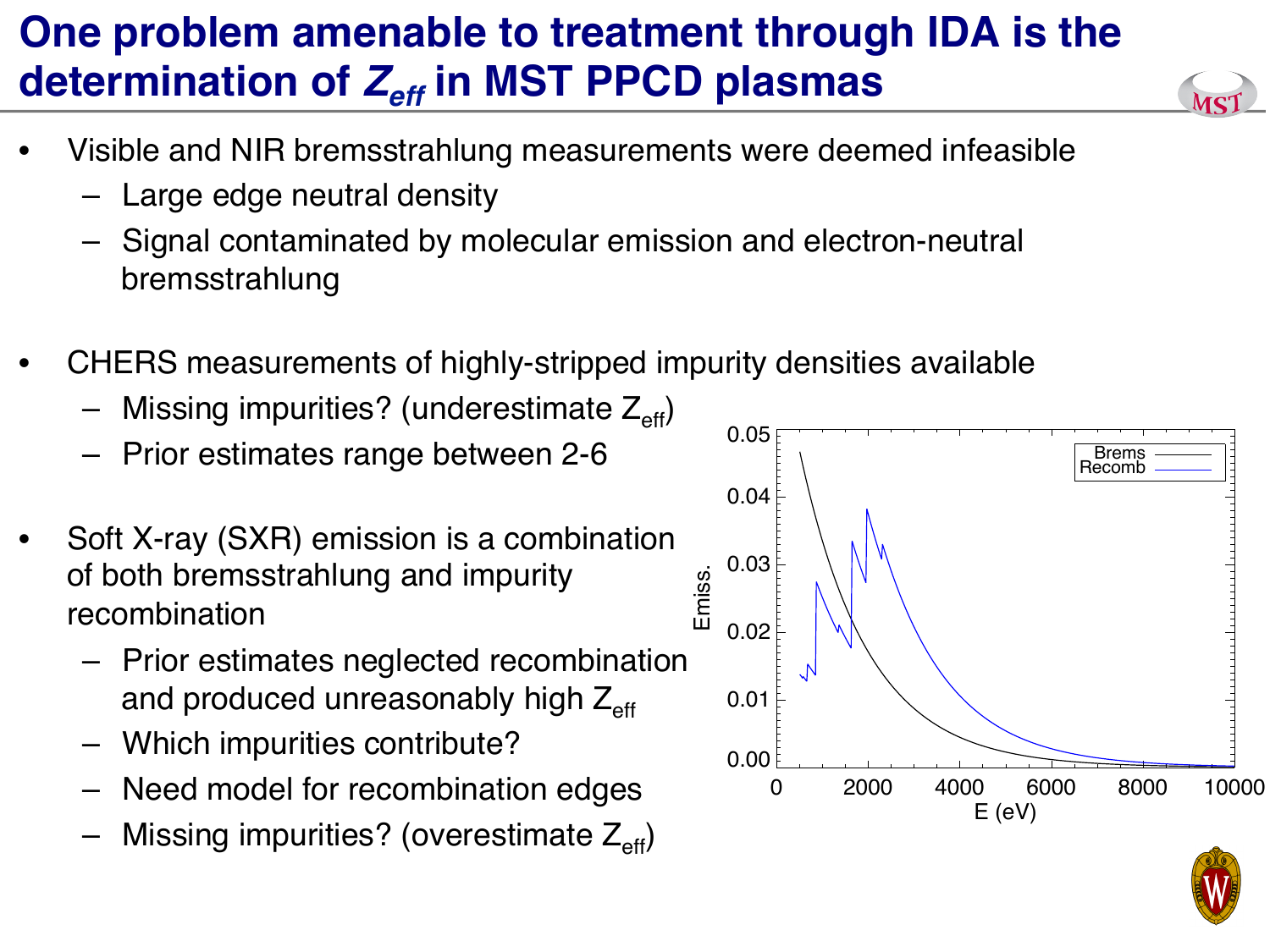#### **By combining diagnostics with redundant dependence on**  *Zeff* **we can establish an estimate with higher confidence**MST



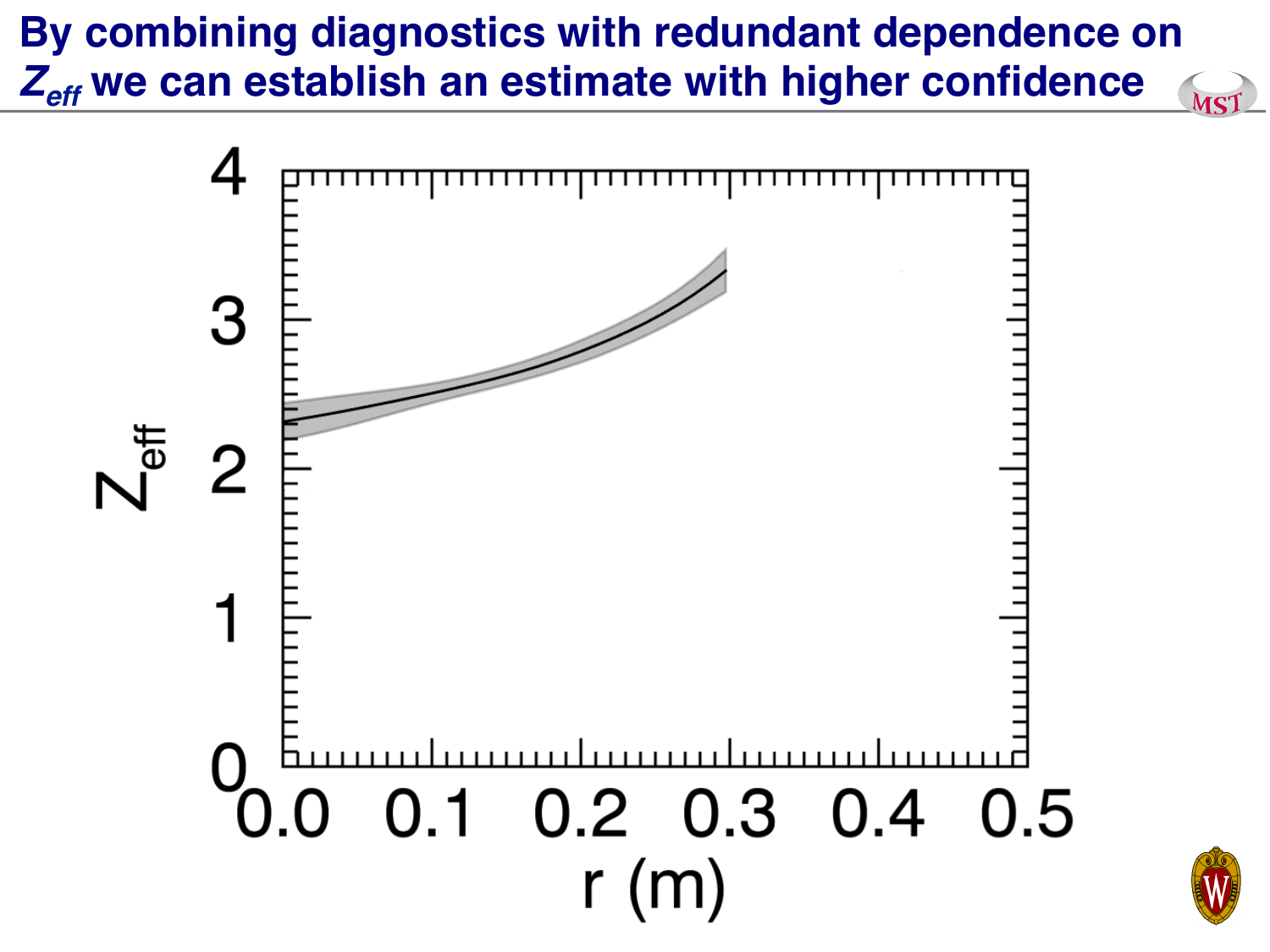### **Outline**



- Brief introduction to integrated data analysis (IDA)
- How we use IDA to determine  $Z_{\text{eff}}$
- Summary and future work

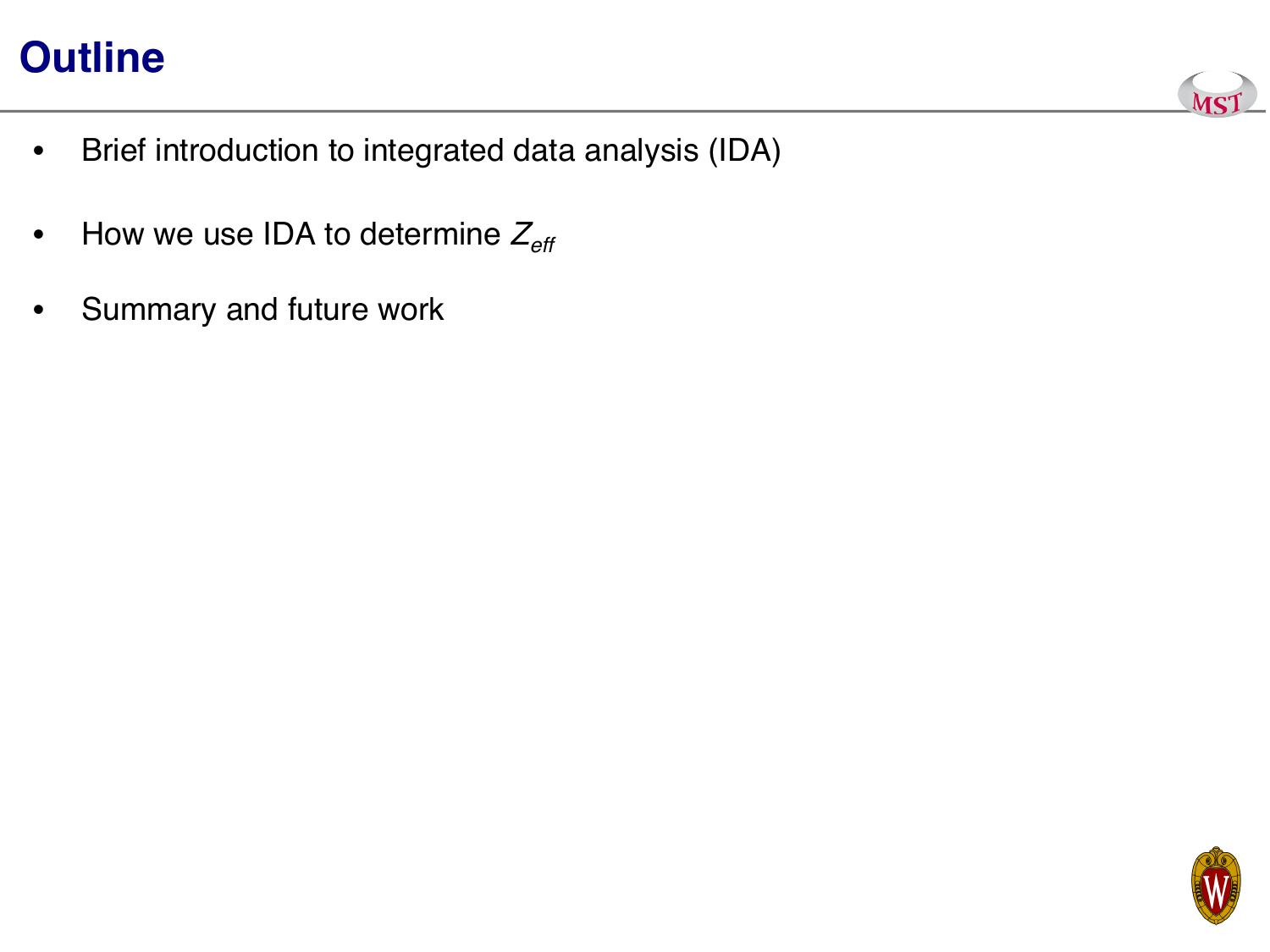#### **Brief introduction to Integrated Data Analysis**



- "The concept of integrated data analysis (IDA) offers a unified way of combining data from various experiments with modeling information to obtain improved results." 1
- Combine information from multiple, unique diagnostics to
	- Provide a parameter estimate that is more precise than any individual diagnostic
	- Allow for consistent error analysis
- Utilize diagnostic redundancy to determine parameters that cannot be measured by individual diagnostics
- Technique applied to  $T_e$  measurements from Thomson scattering and SXR has improved temperature profile estimate uncertainties by x4

1R. Fischer *et. al.* Fus. Sci. and Tech. (2010)

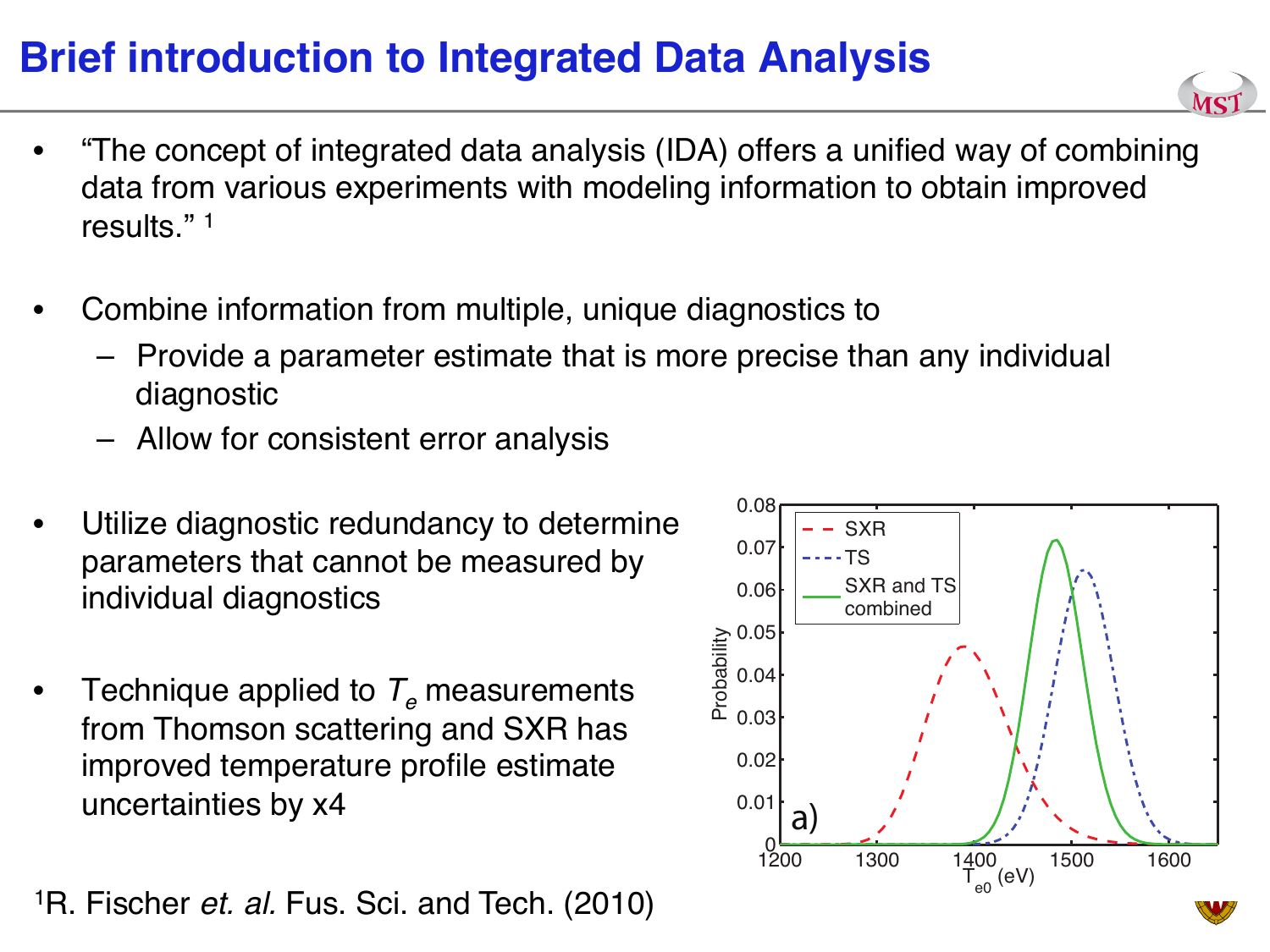# **Bayesian probability theory provides a framework for IDA**

- Create a forward model for diagnostic signals
	- Combine all relevant information including prior knowledge
	- Predict diagnostic signals given parameterized profile
	- Incorporate all known uncertainties, both systematic and statistical
- Result is most probable value for given quantity of interest
	- $p(n_{Z_i}|d) \propto p(d|n_{Z_i}) |p(n_{Z_i})|$ posterior likelihood prior
- Highly modular
	- Easy inclusion of many diagnostics by multiplying likelihoods

$$
= p\left(n_{Z_i}|d\right) \propto p\left(d_{\text{CHERS}}|n_{Z_i}\right) p\left(d_{\text{SKR}}|n_{Z_i}\right) \dots
$$

• While we are starting with uncorrelated, standard statistical likelihoods for the diagnostic set, the framework is general enough to handle correlated parameters and non-Gaussian PDFs.

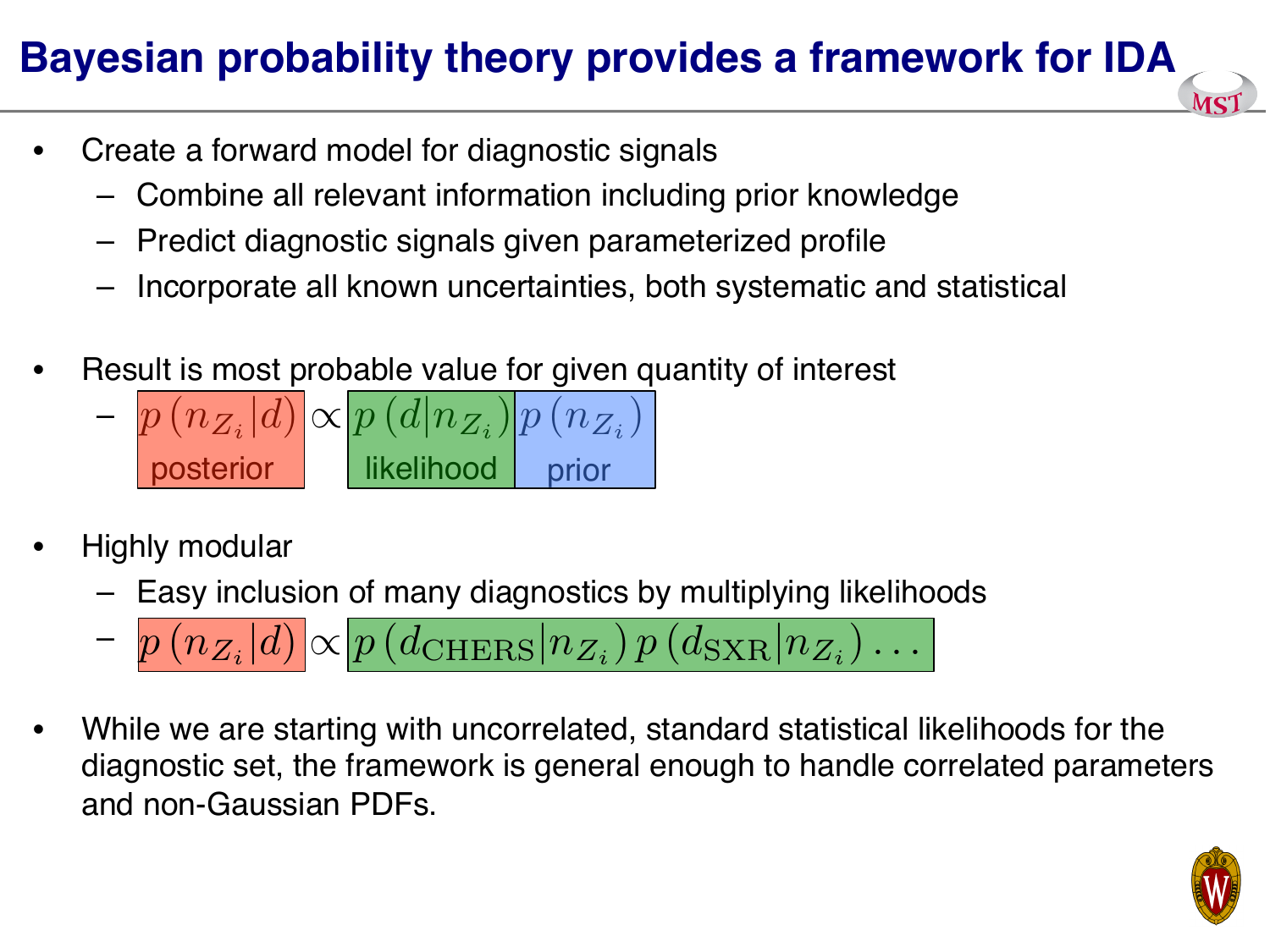# **Standard analysis techniques often rely on inversion and curve fitting techniques and produce separate results**



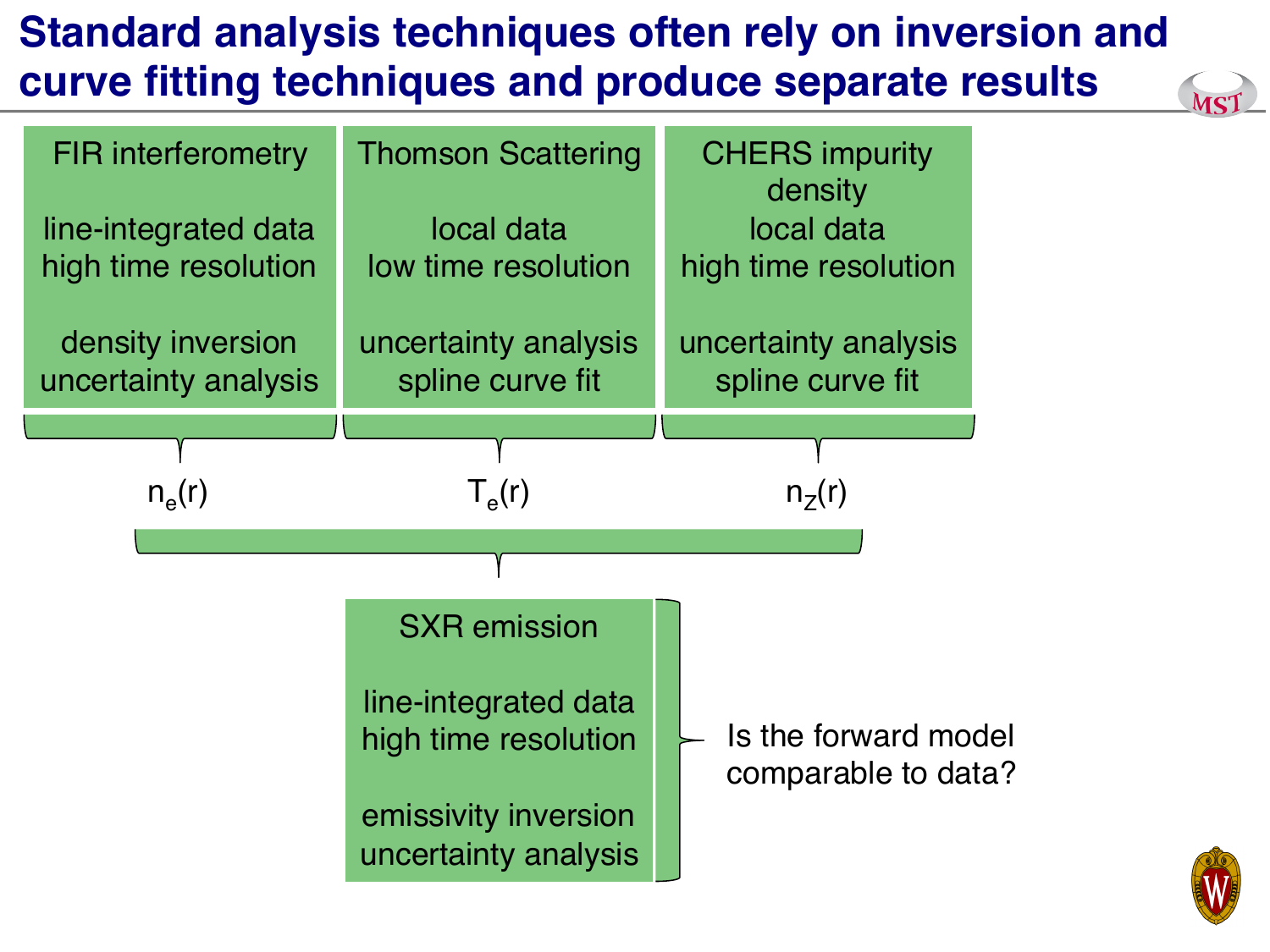#### **The goal of Integrated Data Analysis is to create one selfconsistent comprehensive model to explain diagnostic data**

Parameterized model for  $n_e(r,t)$ ,  $T_e(r,t)$ ,  $n_z(r,t) \leftarrow$ 

| Forward model                                      | <b>Forward model</b>   | <b>Forward model</b>   | <b>Forward model</b> |
|----------------------------------------------------|------------------------|------------------------|----------------------|
| for interferometer                                 | for Thomson Scattering | for SXR                | for CHERS            |
| Comparison with                                    | <b>Comparison with</b> | <b>Comparison with</b> | Comparison with      |
| data                                               | data                   | data                   | data                 |
| Parameter optimization<br>and uncertainty analysis |                        |                        |                      |

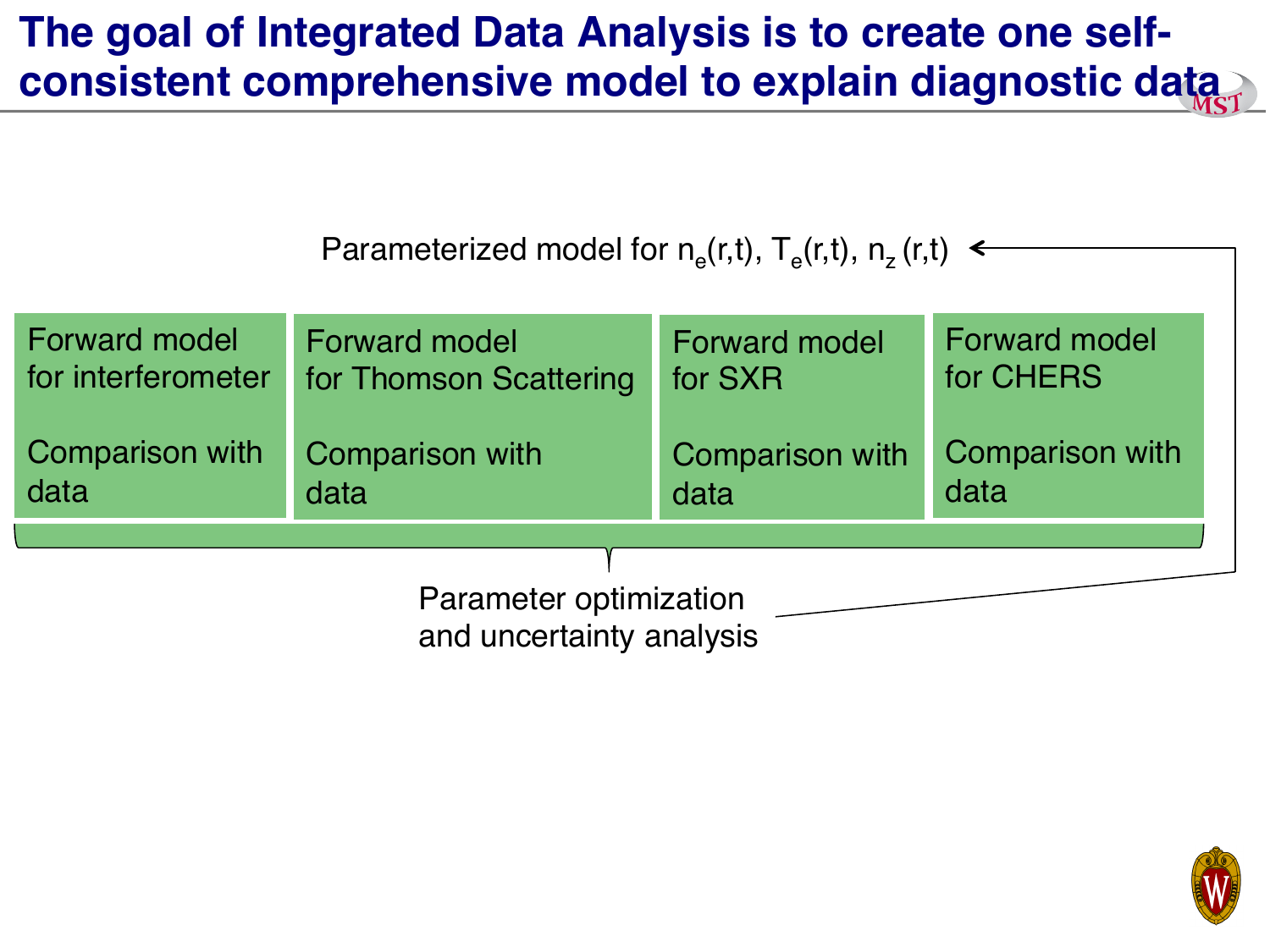# **This work begins by integrating the impurity density dependence of CHERS and SXR emission**



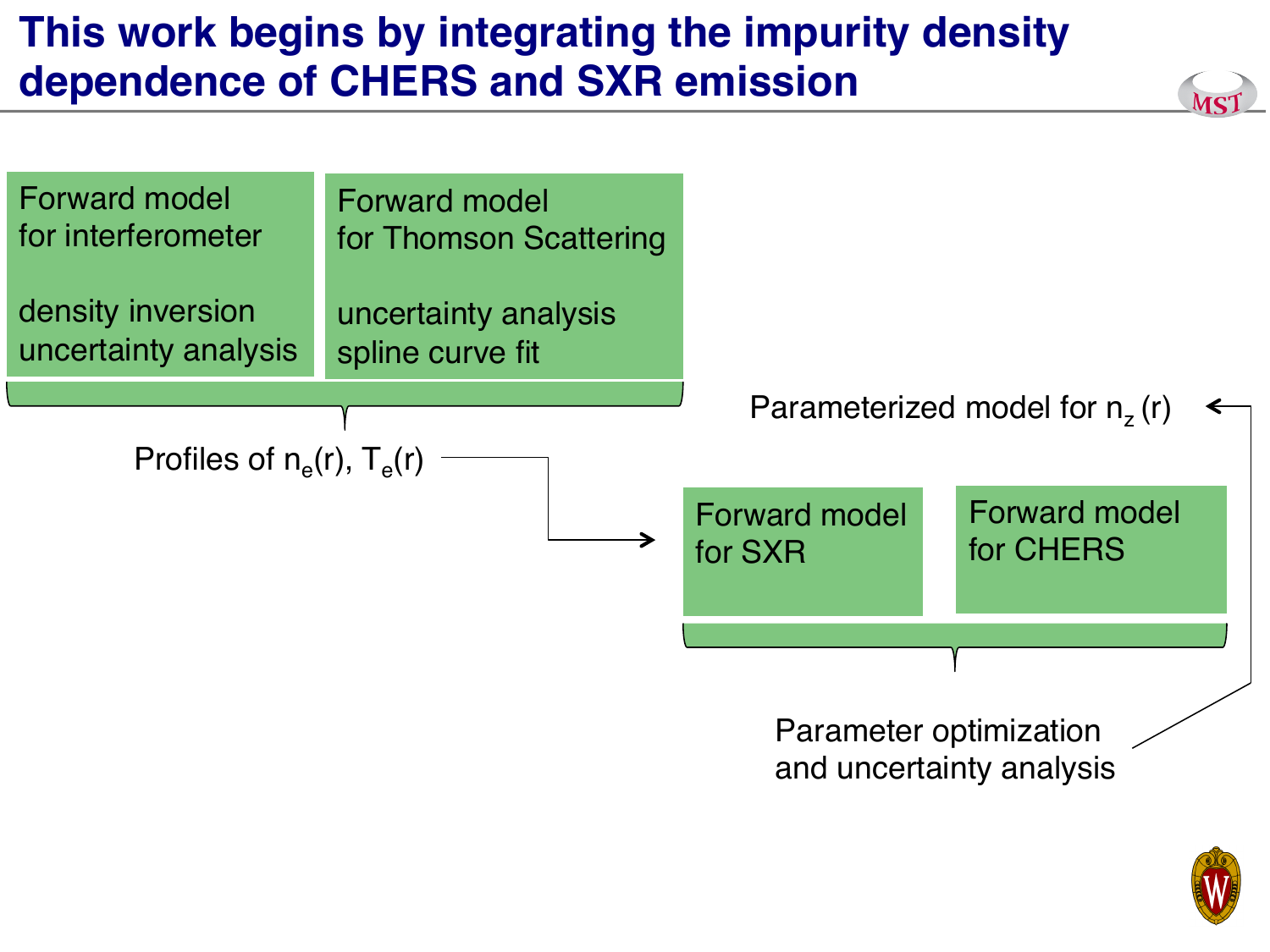# **Profiles of density and temperature from interferometry and Thomson scattering are assumed for the rest of this work**



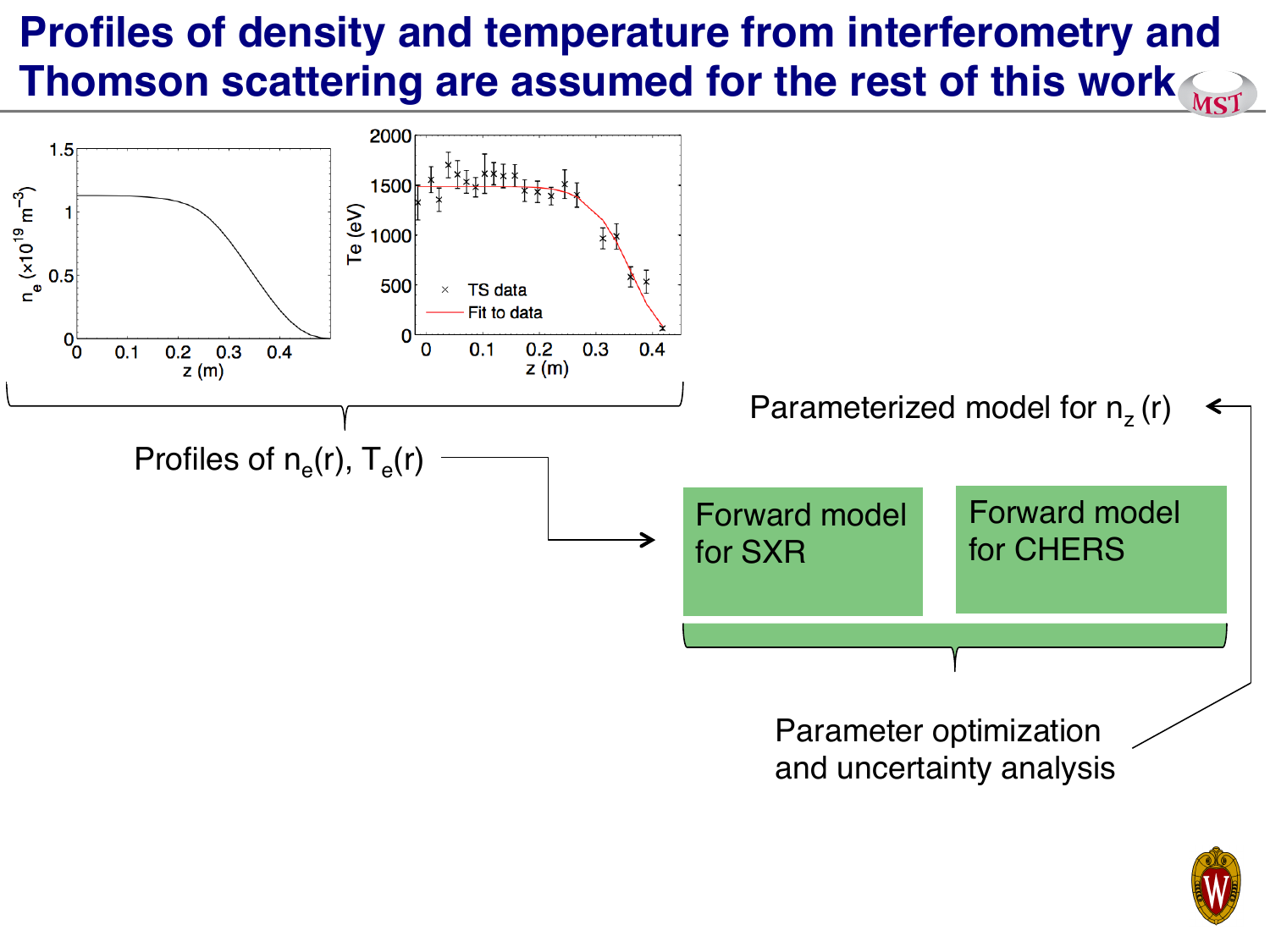# **Prior information: Impurity density measurements using Charge Exchange Recombination Spectroscopy**

- Relative distribution of C, O, N, B impurities known from previous experiments
- Measurements of  $Al<sup>+10</sup>$ ,  $Al<sup>+11</sup>$ , and  $Al<sup>+13</sup>$
- Infer Al<sup>+12</sup> from ionization balance using ADAS
- Impurity density structure (profiles) known for certain species
	- Hollow in high current PPCD
	- Adequate parameterized profile:

 $n(r) = n_0(1 - (r/a)^{\alpha})^{\beta} + \Delta n \exp(-(\delta_r - r/a)^2/2\Delta r^2)$ 

- Treat aluminum density separately from low-charge-state ions
	- O, N, B densities treated as percentage of carbon density
- Construct a prior distribution using measured values of  $n_{C+6}$  and  $n_{A+11}$  with gaussian profiles for PDF based on diagnostic uncertainty
- S. Kumar *et. al.* Phys. Plasmas (2012)



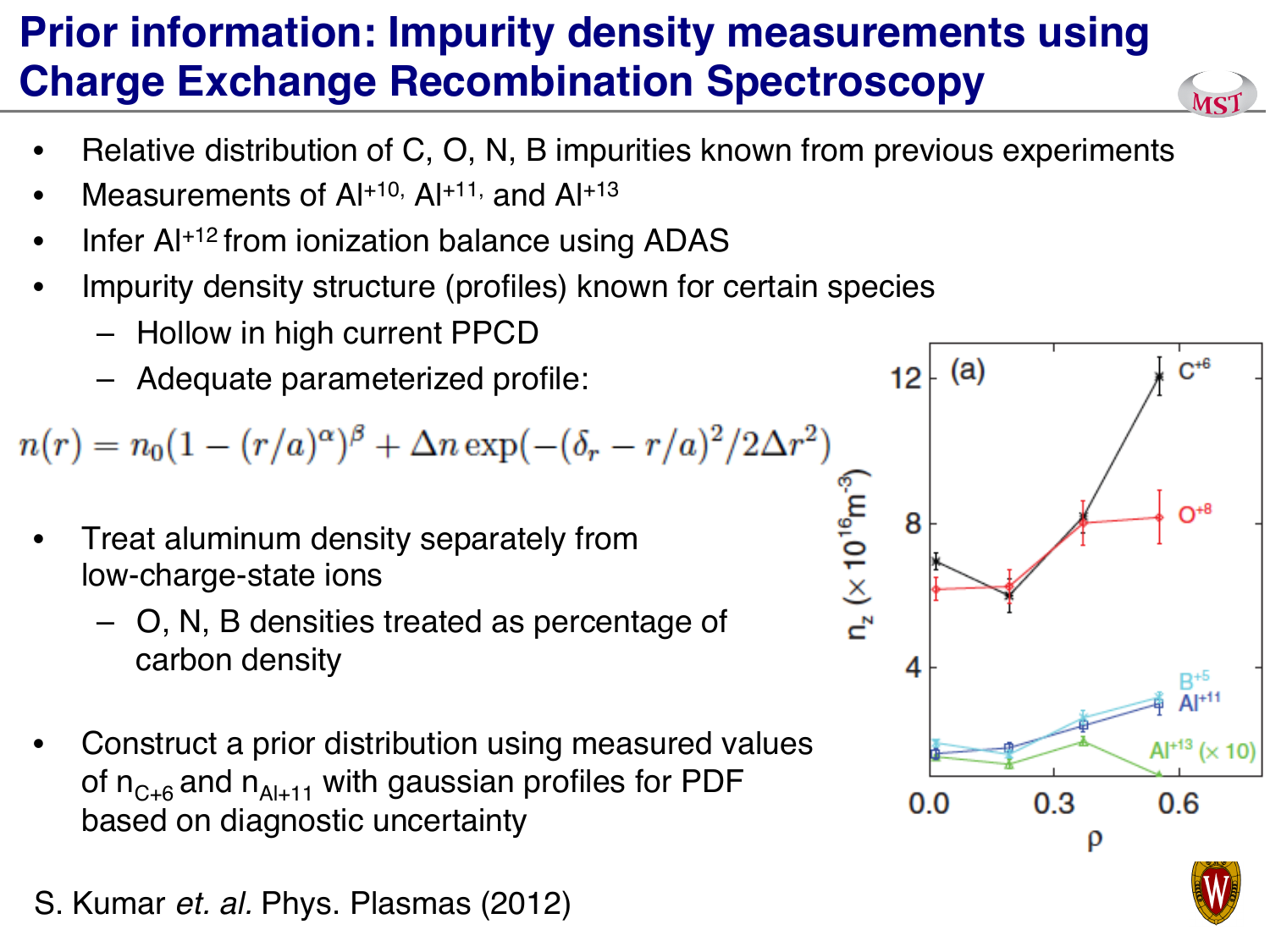# **We are now left with determining the likelihood of the SXR emissivity data**



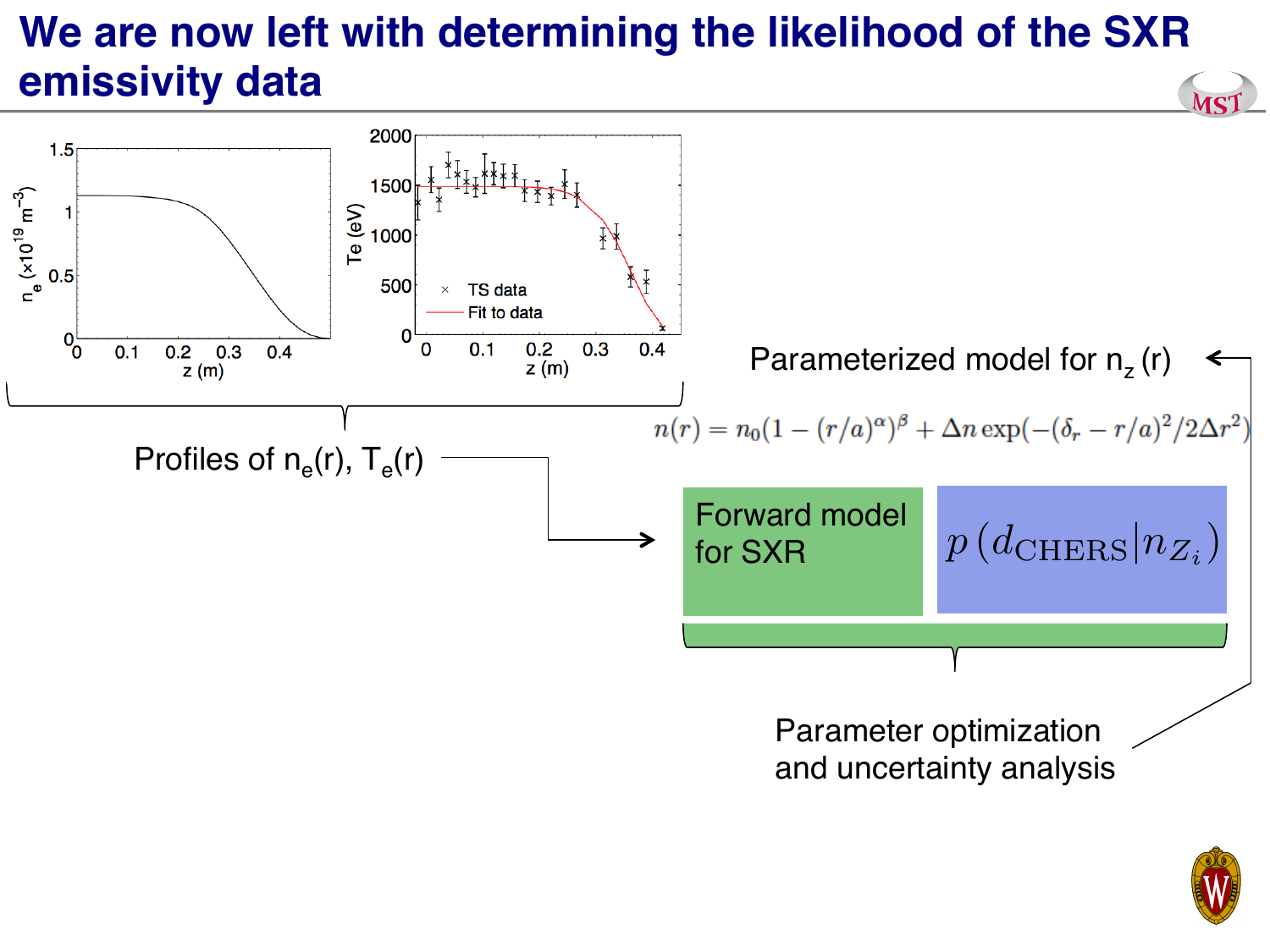# **Forward model for SXR emissivity predicts bremsstrahlung and recombination emission**



- Parameter search using Markov Chain Monte Carlo
	- Allows many model parameters with reasonable processing time
	- Provides flexibility for further modifications to the model emissivity

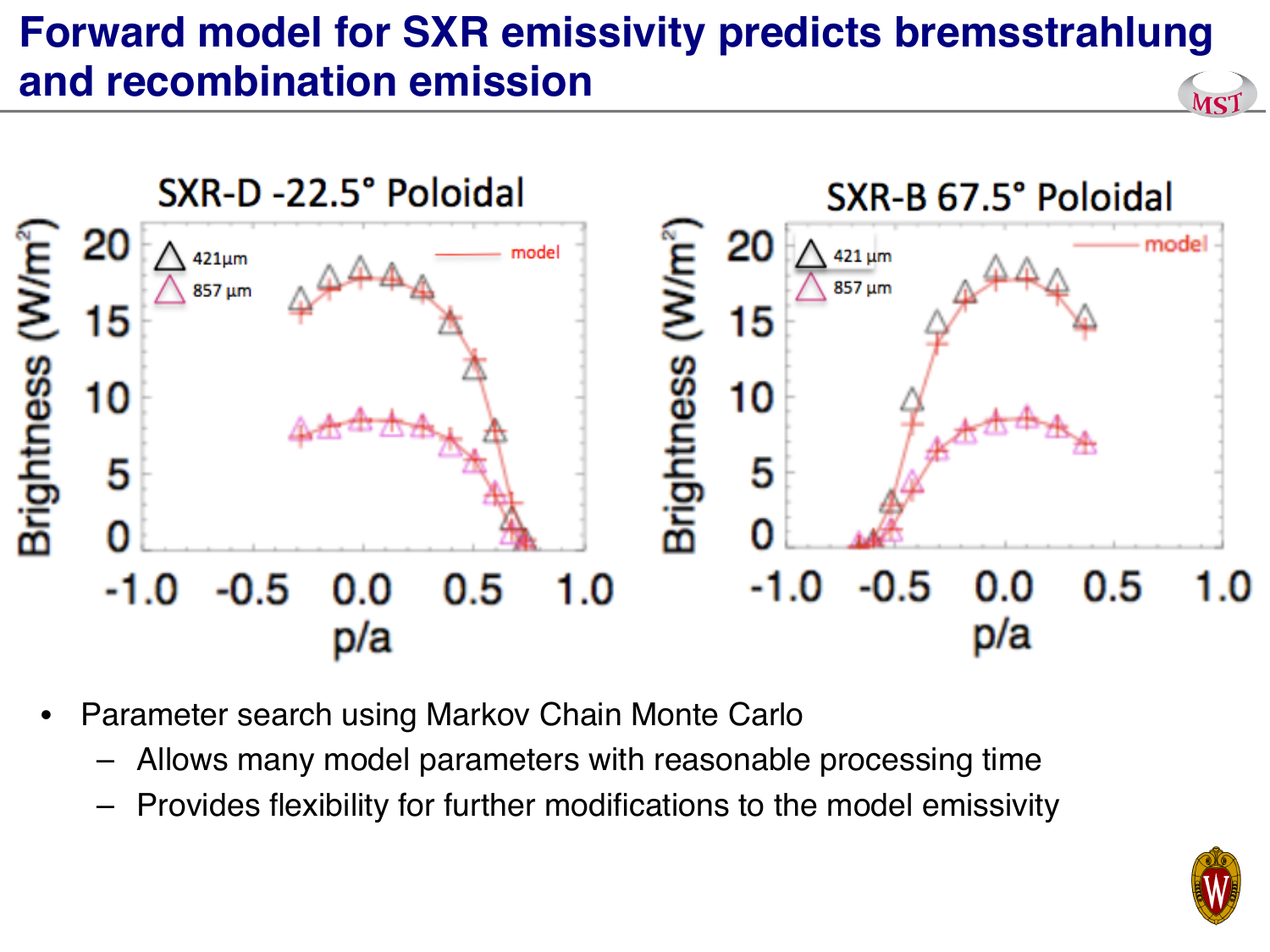#### **Emissivity from forward model is similar to emissivity from inversion technique** MST



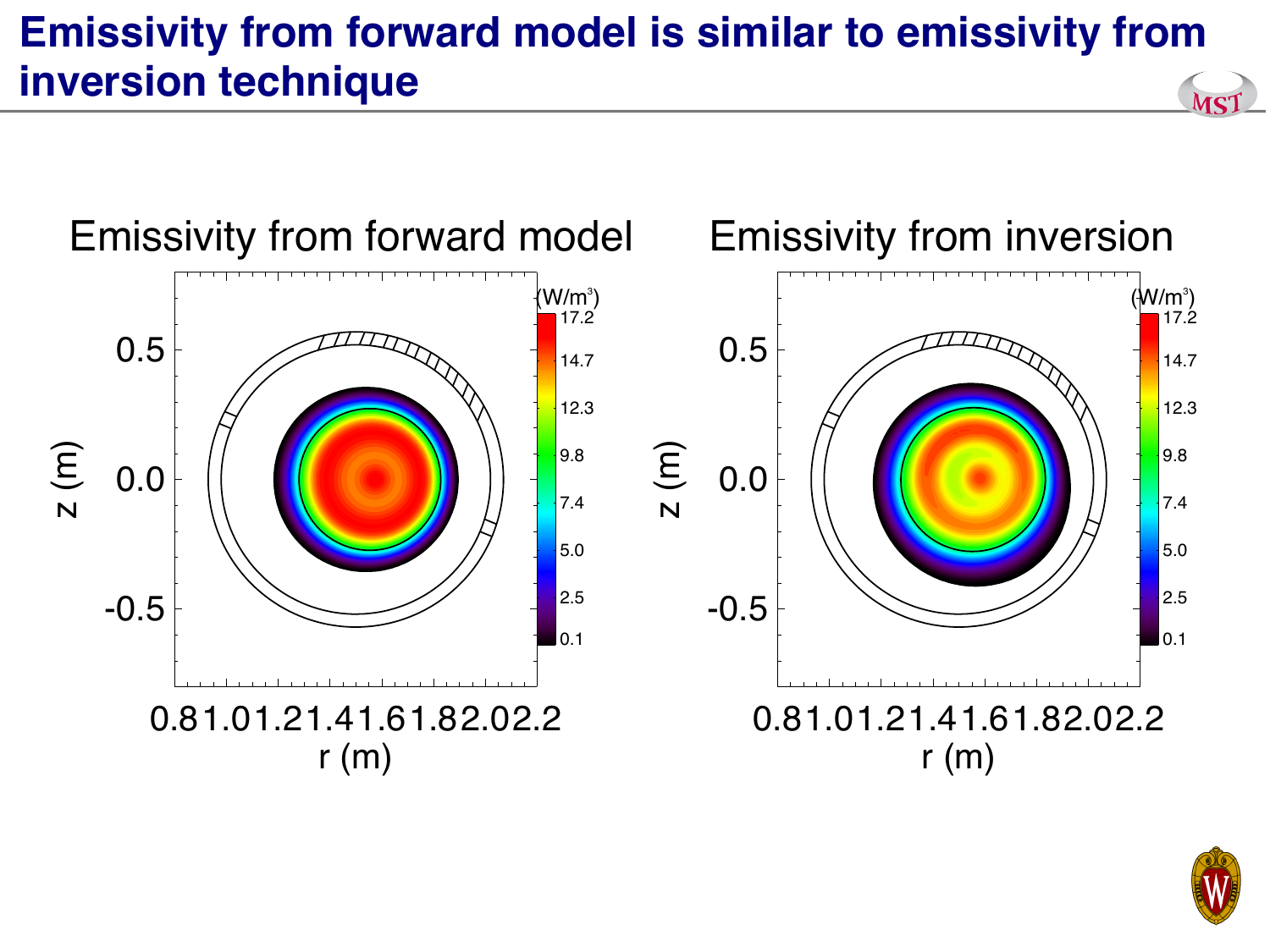# Z<sub>eff</sub> in MST, as determined through IDA, is much better **constrained to the level calculated from only CHERS data**



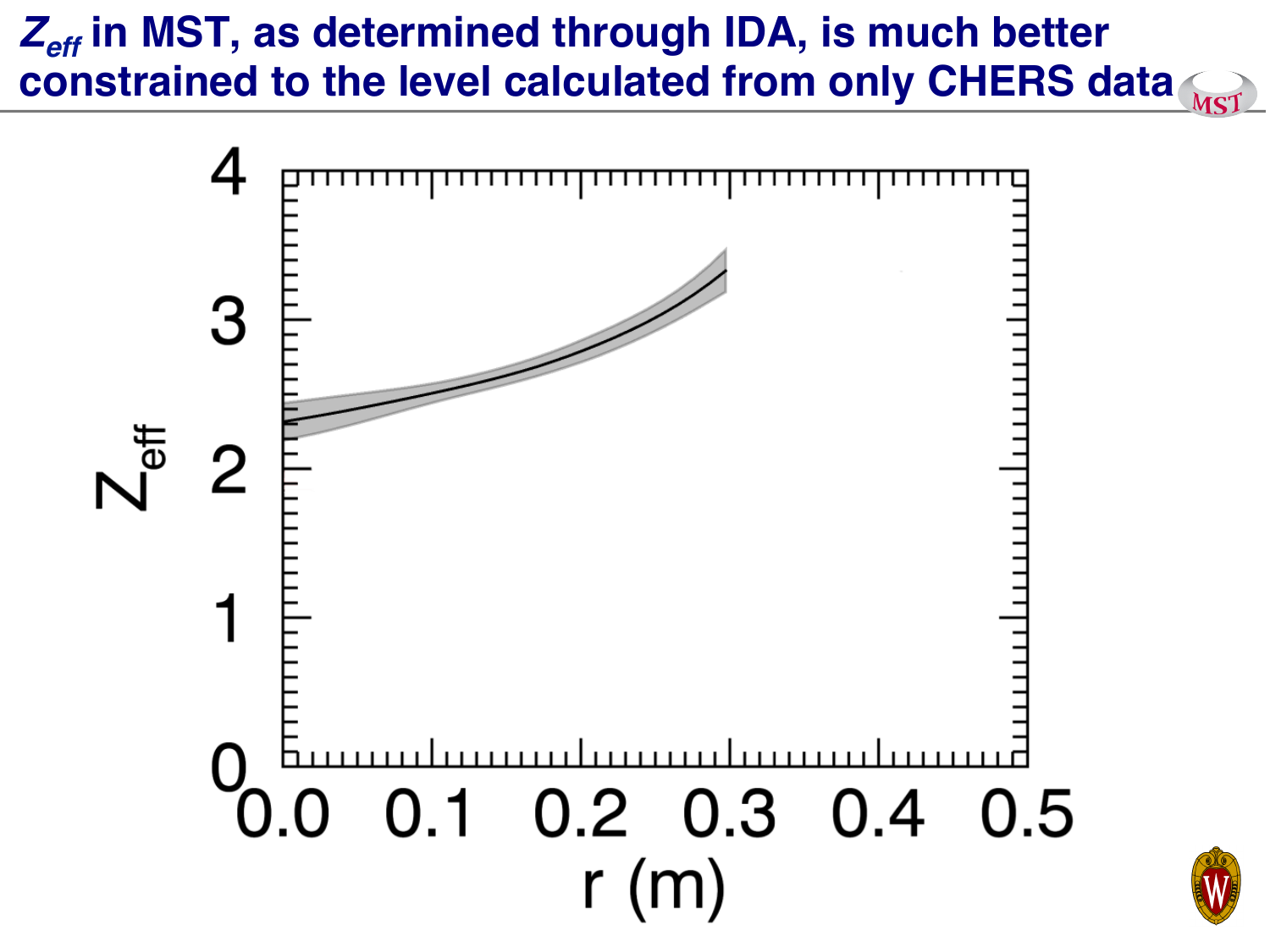## **However, histograms of the core impurity densities suggest we may have under-predicted the Aluminum concentration**



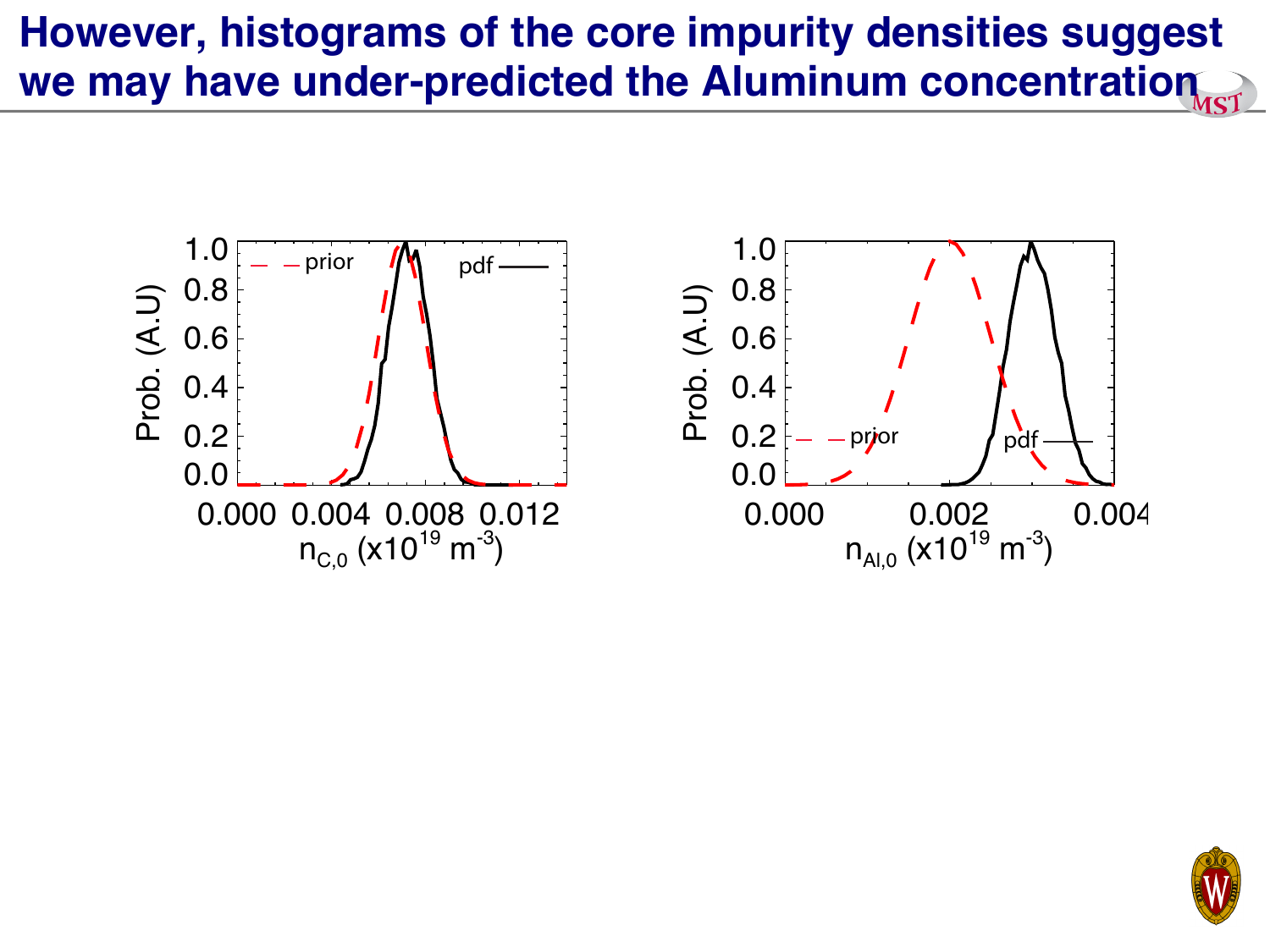# **Hypothesis testing: What if we are missing an impurity?**

- What if we eventually learn that there are other impurities in the plasma that are not part of the SXR emissivity model?
- Let's construct a new emissivity parameterization to test this hypotheses
	- Assume that there is  $He^{2}$  as a proxy for low-Z impurities
		- Low-Z impurities could be present in large density without contributing much SXR emission
		- They also wouldn't contribute significantly to  $Z_{\text{eff}}$
	- Assume that there is  $Ar+18$  as a proxy for mid-Z impurities
		- Mid-Z impurities, if present, could contribute significantly to  $Z_{\text{eff}}$
		- They should also produce significant SXR emission
		- How much unexplained SXR emission is there?
- No CHERS data for either case, so assume uniform priors up to 10% of density

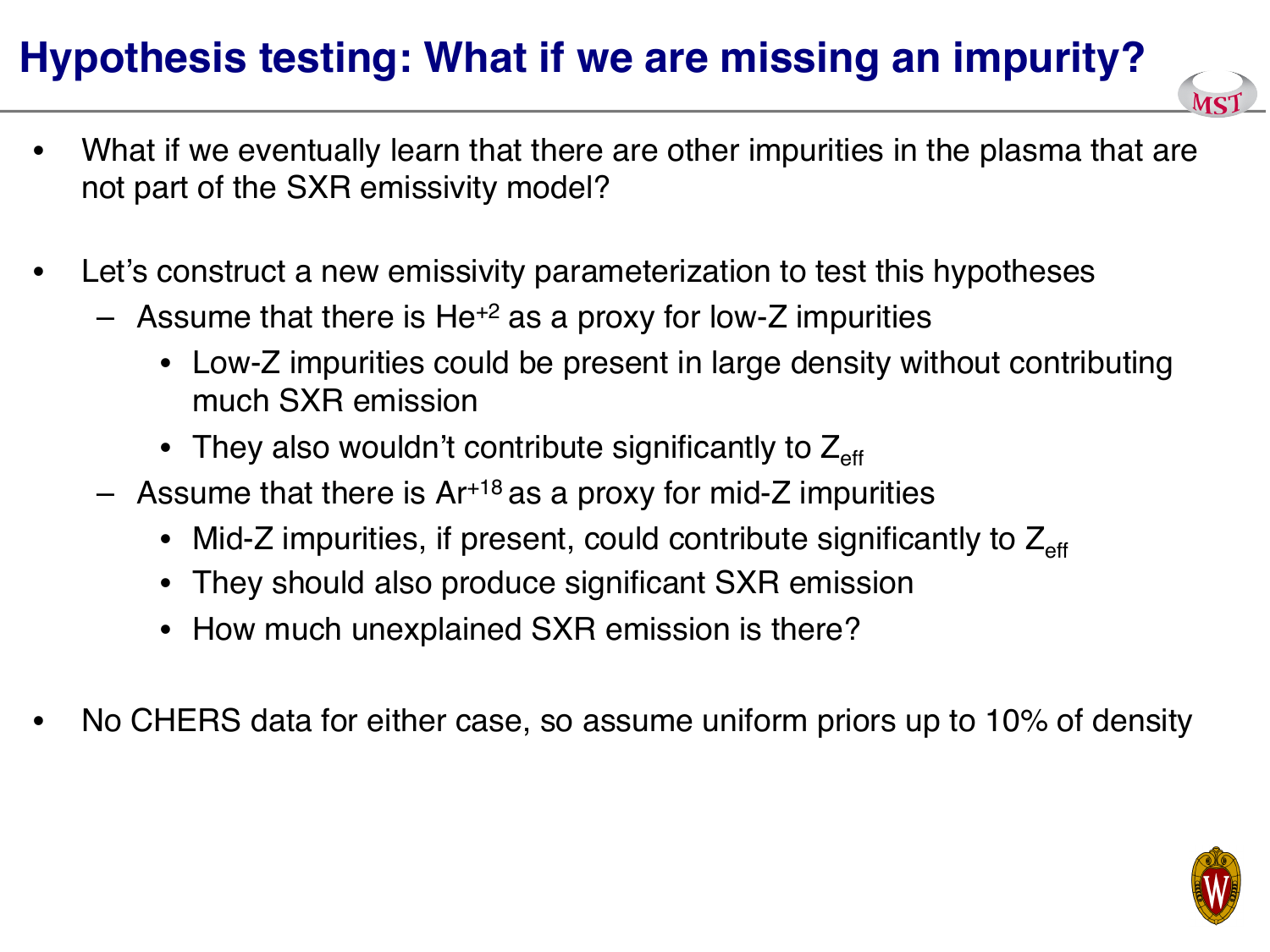# **The added density of He is not well constrained by SXR emission**





MS1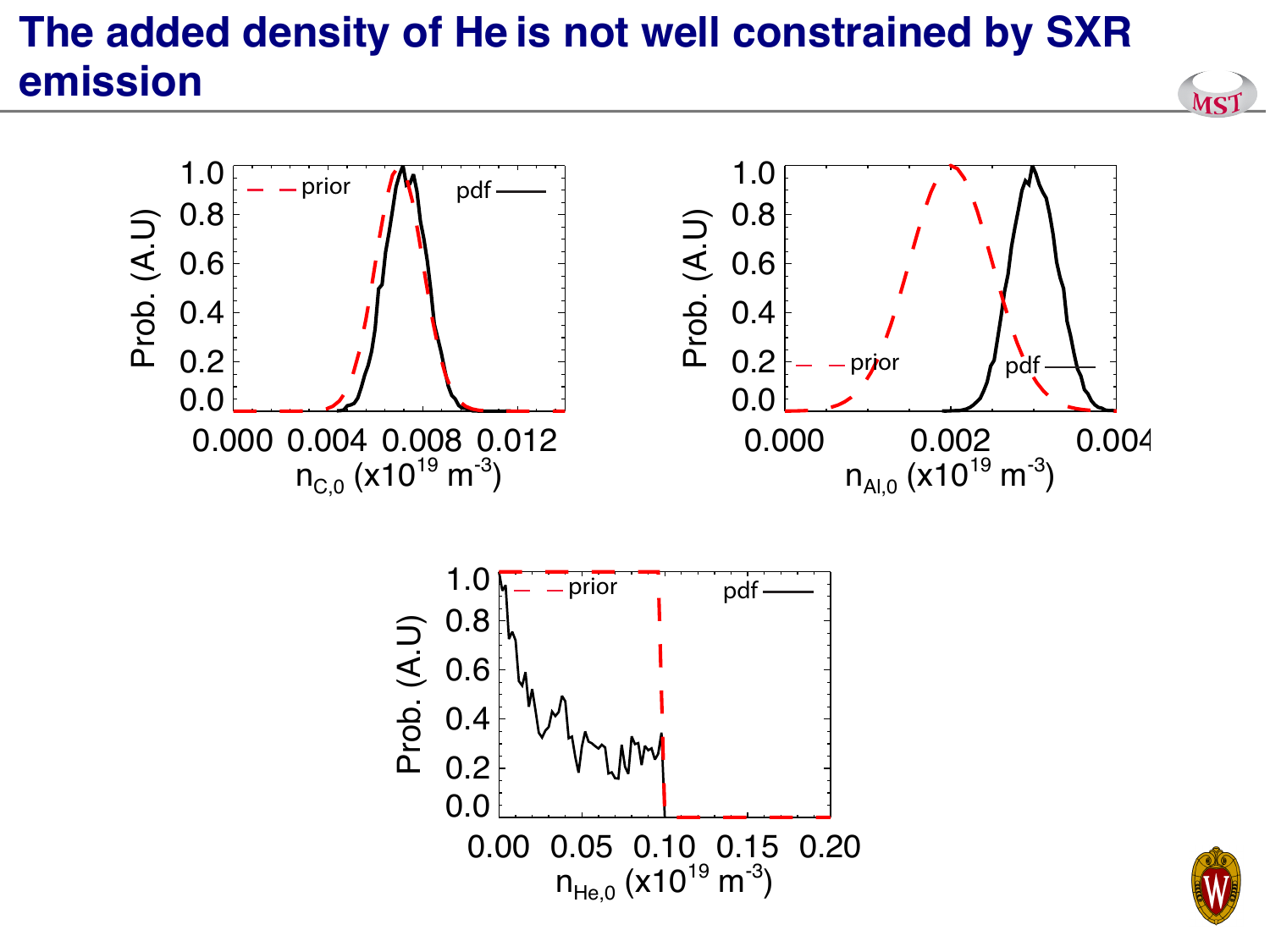#### **The density of the added Ar can be constrained by SXR and**  reduces Z<sub>eff</sub> by diluting the core Aluminum concentration MST

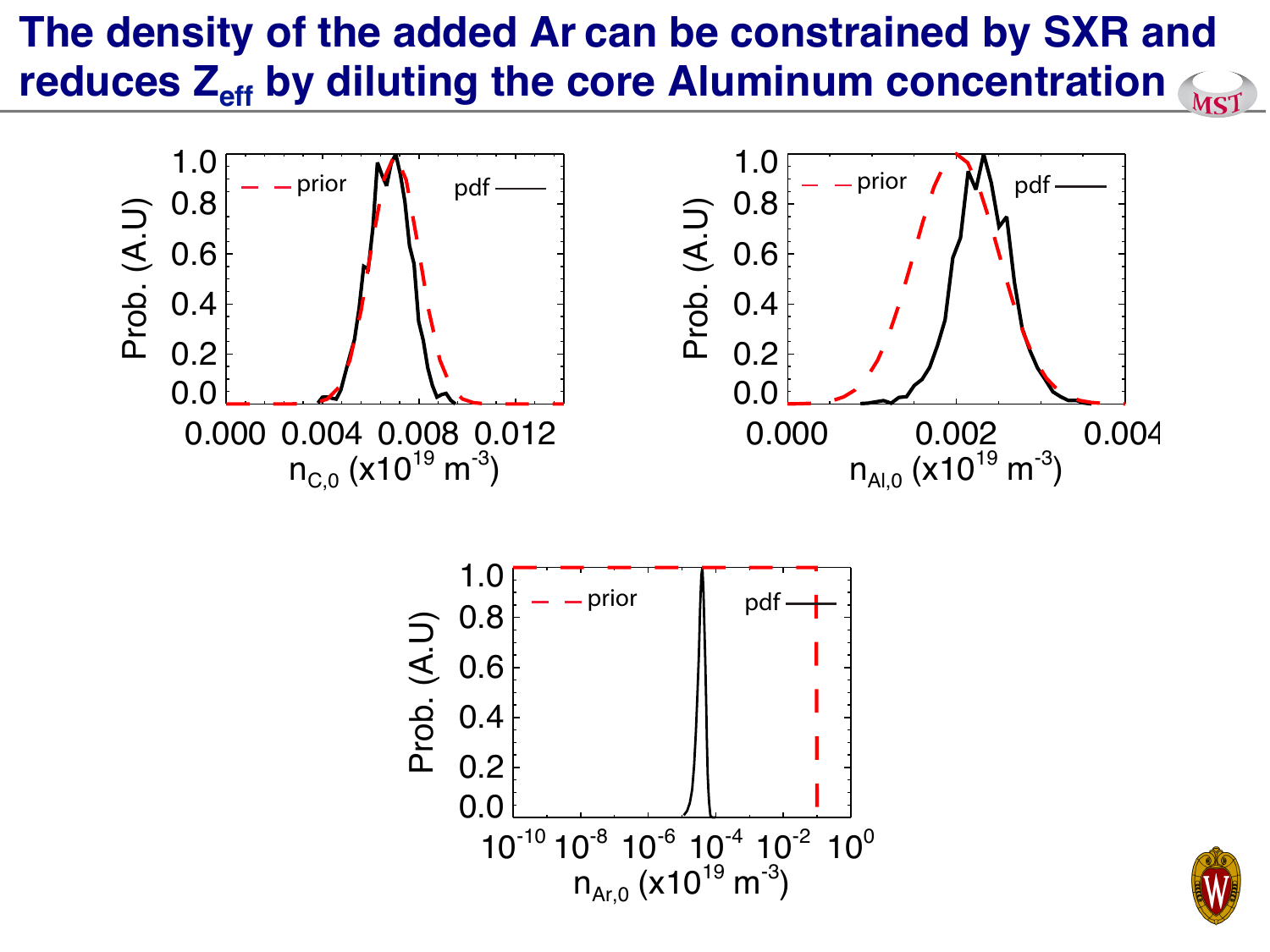# **Missing impurities can dilute the core Aluminum**  concentration thereby reducing Z<sub>eff</sub>